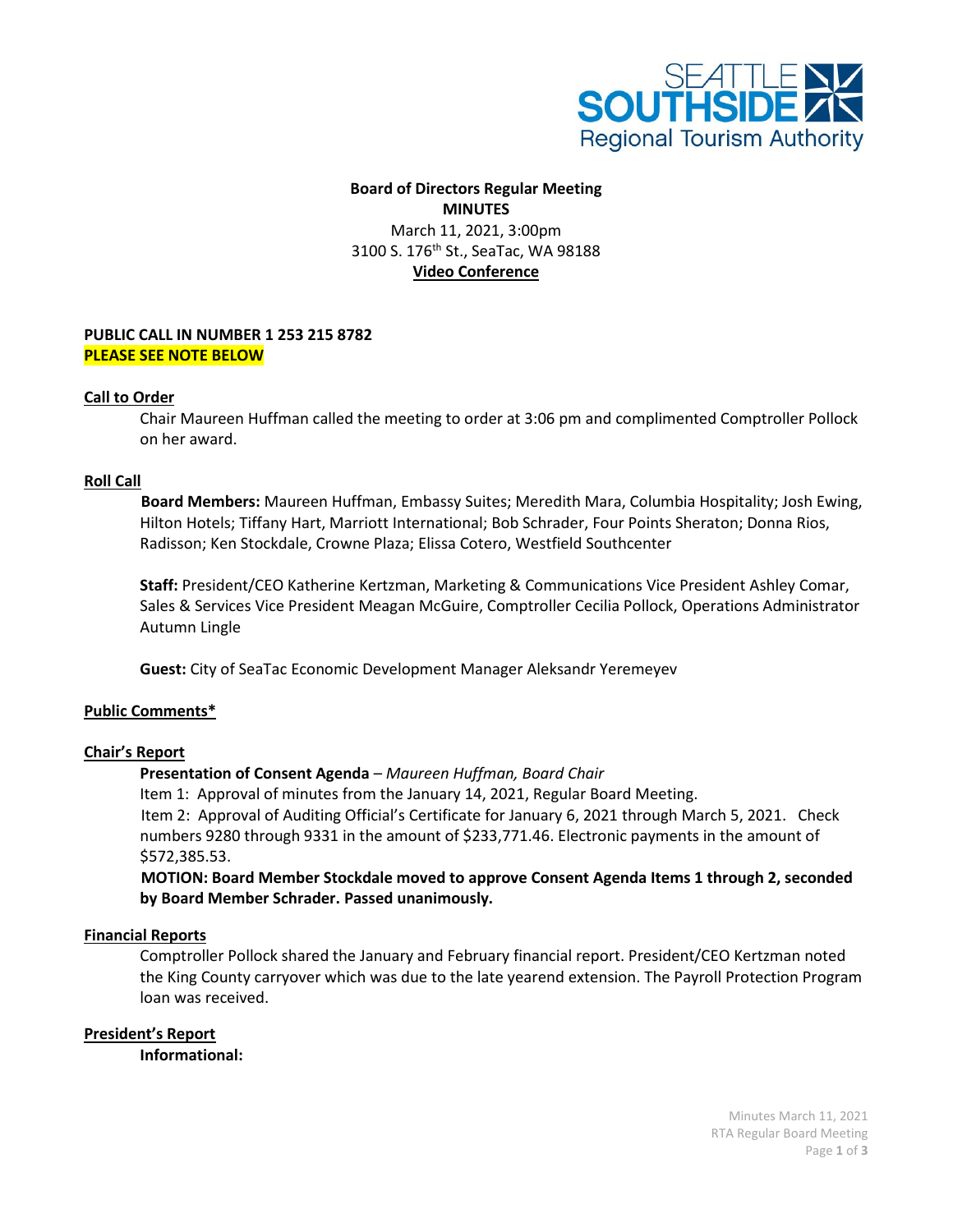President/CEO Kertzman gave a staffing update about Communications Manager Nick Tolley taking a position with Tacoma Housing Authority and the RTA recruiting for his vacated position. In addition, MarCom Vice President Comar is pregnant and due at the end of July.

She continued with an update about the President/CEO search prospecting and qualifying stage to obtain ideally 8-10 candidates. RTA hopes to have a list of candidates by March 26. Qualifying candidates will be asked to submit a 2-minute video about their experience and why they would be a good fit. After the candidates are narrowed there will be a lengthy Zoom interview. Final candidates will do a site visit.

## **Staff Reports**

## **Informational:**

Sales & Services

VP McGuire shared a PowerPoint presentation on virtual site tour/interactive video project update.

## **Action:**

## Marketing & Communications

 King County Recovery Campaign was extended through February; therefore, VP Comar stated the RTA is continuing to work on the 2021 marketing plan. Comar gave an executive presentation. Board members were encouraged to ask questions or make comments.

 Board Member Stockdale asked about the shuttle service. CEO Kertzman stated that it was discussed at the HMAC meeting and we are in conversation with the City of SeaTac staff about restarting shuttle service. Over the next several weeks talks will continue.

Approve 2021 Marketing Plan as follows:

| Search - Google               | $2/1 - 12/21$ | \$104,000 |
|-------------------------------|---------------|-----------|
| Social - Facebook & Instagram | $4/1 - 12/21$ | \$74,000  |
| YouTube                       | $4/1 - 12/21$ | \$40,000  |
| <b>Influencers</b>            | $4/1 - 12/21$ | \$40,000  |
| Matador                       | $4/1 - 12/21$ | \$41,000  |
| <b>Seattle Times</b>          | $4/1 - 12/21$ | \$38,000  |
| TikTok                        | $6/1 - 8/31$  | \$7,000   |
| <b>Nectr Social</b>           | $3/1 - 12/21$ | \$6,000   |

 **MOTION#2021-007: Board Member Cotero moved to approve the 2021 Marketing Plan, as follows, seconded by Board Member Stockdale. Passed unanimously.**

| Search - Google               | $2/1 - 12/21$ | \$104,000 |
|-------------------------------|---------------|-----------|
| Social - Facebook & Instagram | $4/1 - 12/21$ | \$74,000  |
| YouTube                       | $4/1 - 12/21$ | \$40,000  |
| <b>Influencers</b>            | $4/1 - 12/21$ | \$40,000  |
| <b>Matador</b>                | $4/1 - 12/21$ | \$41,000  |
| <b>Seattle Times</b>          | $4/1 - 12/21$ | \$38,000  |
| <b>TikTok</b>                 | $6/1 - 8/31$  | \$7,000   |
| <b>Nectr Social</b>           | $3/1 - 12/21$ | \$6,000   |
|                               |               |           |

**Executive Session –** To discuss RCW 42.30.110 (:1) (b) To consider the selection of a site or the acquisition of real estate by lease or purchase.